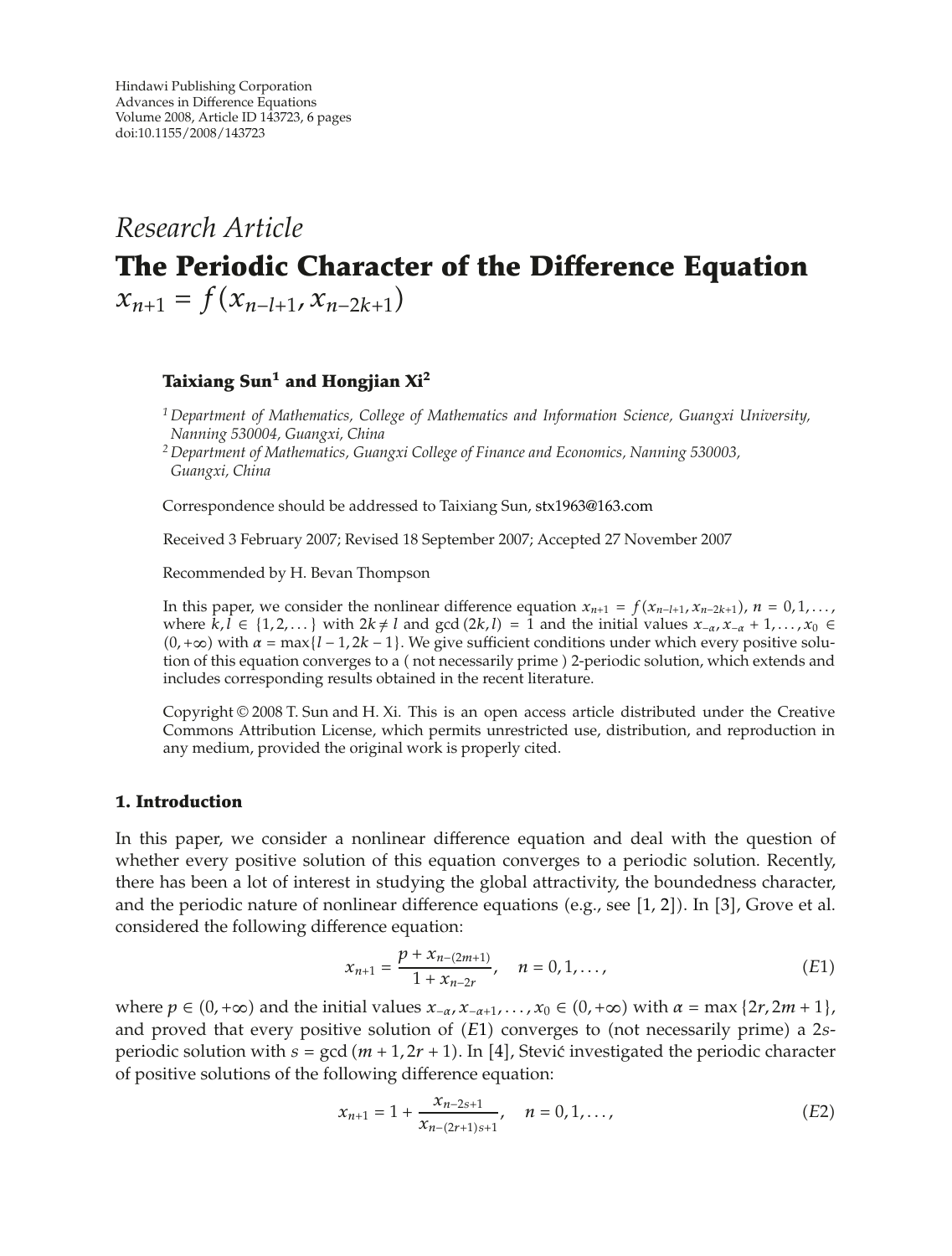and proved that every positive solution of *(E2)* converges to (not necessarily prime) a 2*s*periodic solution, which generalized the main result of [5]. Furthermore, Stević [6] studied the periodic character of positive solutions of the following difference equation:

$$
x_n = 1 + \frac{\sum_{i=1}^{k} \alpha_i x_{n-p_i}}{\sum_{j=1}^{m} \beta_j x_{n-q_j}}, \quad n = 1, 2, ..., \tag{E3}
$$

where  $\alpha_i$ ,  $i \in \{1, ..., k\}$ , and  $\beta_j$ ,  $j \in \{1, ..., m\}$ , are positive numbers such that  $\sum_{i=1}^k \alpha_i = \sum_{j=1}^m \beta_j = 1$ <br>and  $n, i \in \{1, ..., k\}$  and  $a, i \in \{1, ..., m\}$  are patural numbers such that  $n, \leq n \leq \dots \leq n$ . 1, and  $p_i$ ,  $i \in \{1,\ldots,k\}$ , and  $q_j$ ,  $j \in \{1,\ldots,m\}$ , are natural numbers such that  $p_1 < p_2 < \cdots < p_k$ and  $q_1 < q_2 < \cdots < q_m$ . For closely related results, see [7, 8].

In this paper, we consider the more general equation

$$
x_{n+1} = f(x_{n-l+1}, x_{n-2k+1}), \quad n = 0, 1, 2, \dots,
$$
\n(1.1)

where  $k, l \in \{1, 2, \ldots\}$  with  $2k \neq l$  and gcd  $(2k, l) = 1$ , the initial values  $x_{-\alpha}, x_{-\alpha+1}, \ldots, x_0 \in$  $(0, +\infty)$  with  $\alpha = \max\{l - 1, 2k - 1\}$ , and  $f$  satisfies the following hypotheses:

 $(H_1)$   $f \in C(E \times E, (0, +\infty))$  with  $a = \inf_{(u,v) \in E \times E} f(u,v) \in E$ , where  $E \in \{(0, +\infty), [0, +\infty)\}\;$ 

 $(H_2)$   $f(u, v)$  is decreasing in *u* and increasing in *v*;

- (H<sub>3</sub>) there exists a decreasing function  $g \in C((a, +\infty), (a, +\infty))$  such that
	- (i) for any  $x > a$ ,  $g(g(x)) = x$  and  $x = f(g(x), x)$ ;
- (ii)  $\lim_{x \to a^+} g(x) = +\infty$  and  $\lim_{x \to +\infty} g(x) = a$ .

The main result of this paper is the following theorem.

**Theorem 1.1.** *Every positive solution of* 1.1 *converges to (not necessarily prime) a* 2*-periodic solution.*

### **2. Proof of Theorem 1.1**

In this section, we will prove Theorem 1.1. Without loss of generality, we may assume *l <* <sup>2</sup>*k* (the proof for the case  $l > 2k$  is similar); then

$$
\{l, 2l, 3l, \dots, 2kl\} = \{0, 1, 2, \dots, 2k - 1\} \mod 2k. \tag{2.1}
$$

**Lemma 2.1.** *Let*  $\{x_n\}_{n=a}^{\infty}$  *be a positive solution of* (1.1). Then there exists a real number  $L \in (a, +\infty)$ <br>cuch that  $L \le x \le \alpha(L)$  for all  $n > 1$ . Eurtharmore, let  $\limsup x = M$  and  $\liminf x = m$ , then *such that*  $L \le x_n \le g(L)$  *for all*  $n \ge 1$ *. Furthermore, let*  $\limsup x_n = M$  *and*  $\liminf x_n = m$ *, then*  $M = g(m)$  and  $m = g(M)$ .

*Proof.* By  $(H_1)$  and  $(H_2)$ , we have

$$
x_i = f(x_{i-l}, x_{i-2k}) > f(x_{i-l} + 1, x_{i-2k}) \ge a \quad \text{for every } 1 \le i \le a+1. \tag{2.2}
$$

Then there exists  $L \in (a, +\infty)$  with  $L < g(L)$  such that

$$
L \le x_i \le g(L) \quad \text{for every } 1 \le i \le \alpha + 1. \tag{2.3}
$$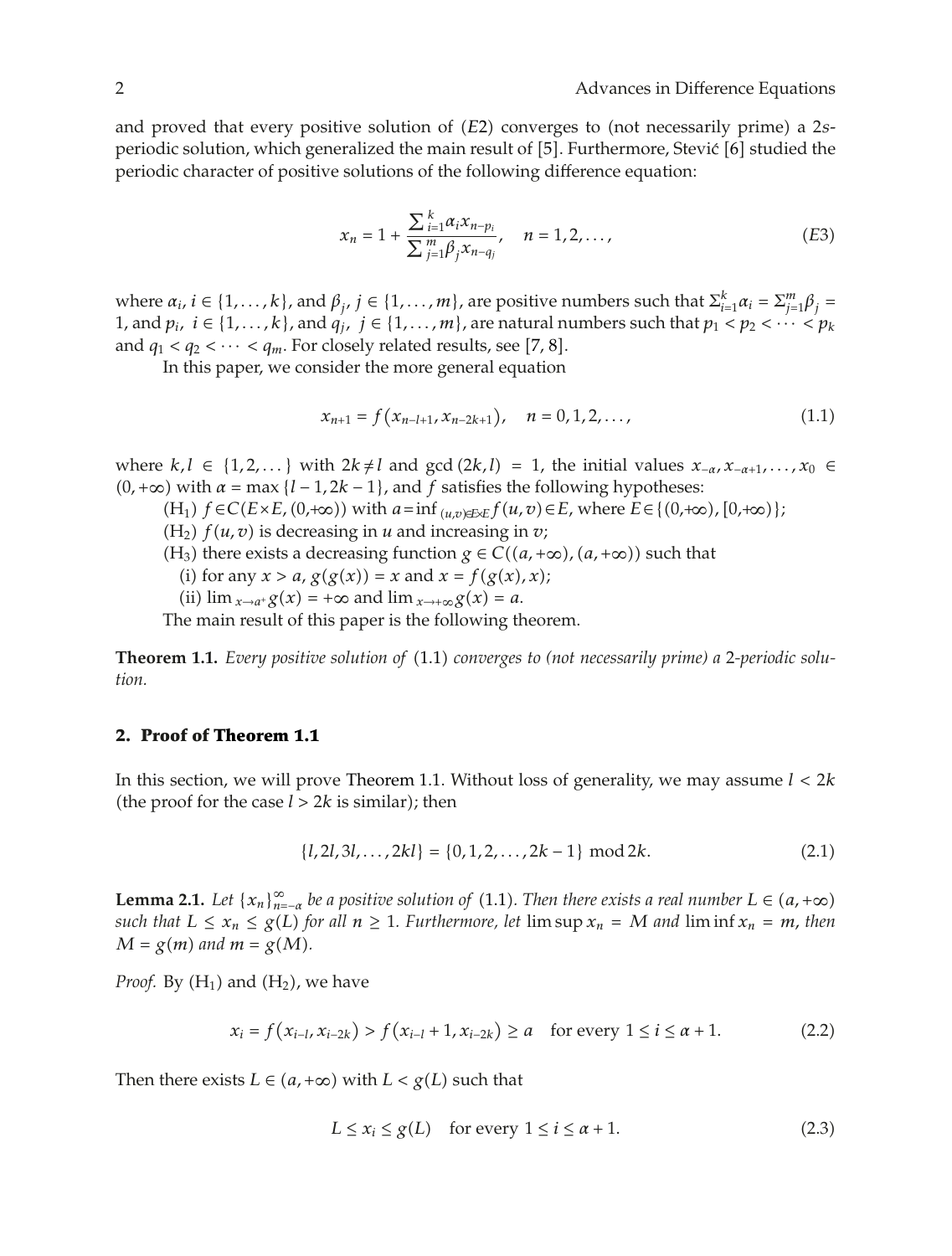T. Sun and H. Xi 3

It follows from  $(2.3)$  and  $(H_3)$  that

$$
g(L) = f(L, g(L)) \ge x_{\alpha+2} = f(x_{\alpha+2-l}, x_{\alpha+2-2k}) \ge f(g(L), L) = L.
$$
 (2.4)

Inductively, it follows that  $L \le x_n \le g(L)$  for all  $n \ge 1$ .

Let  $\limsup x_n = M$  and  $\liminf x_n = m$ , then there exist  $A, B, C, D \in [m, M]$  and sequences  $t_n \geq 1$  and  $r_n \geq 1$  such that

$$
\lim_{n \to \infty} x_{t_n} = M, \qquad \lim_{n \to \infty} x_{t_n - l} = A, \qquad \lim_{n \to \infty} x_{t_n - 2k} = B,
$$
\n
$$
\lim_{n \to \infty} x_{r_n} = m, \qquad \lim_{n \to \infty} x_{r_n - l} = C, \qquad \lim_{n \to \infty} x_{r_n - 2k} = D.
$$
\n(2.5)

Thus by  $(1.1)$ ,  $(H<sub>2</sub>)$ , and  $(H<sub>3</sub>)$ , we have

$$
f(g(M), M) = M = f(A, B) \le f(m, M),
$$
  

$$
f(g(m), m) = m = f(C, D) \ge f(M, m),
$$
 (2.6)

from which it follows that  $g(M) \ge m$  and  $g(m) \le M$ . Since *g* is decreasing, it follows that

$$
m = g(g(m)) \ge g(M), \qquad M = g(g(M)) \le g(m).
$$
 (2.7)

Therefore,  $M = g(m)$  and  $m = g(M)$ . The proof is complete.

*Proof of Theorem 1.1.* Let  $\{x_n\}_{n=-\alpha}^{\infty}$  be a positive solution of (1.1) with the initial conditions  $x_n, x_{n-1} \in (0, +\infty)$ . It follows from Lemma 2.1 that *x*<sub>0</sub>*, x*<sub>−1</sub>*,..., x*<sub>−*α*</sub> ∈ (0*,* +∞). It follows from Lemma 2.1 that

$$
a < \liminf x_n = m = g(M) \le \limsup x_n = M < +\infty.
$$
 (2.8)

Obviously, every sequence

$$
L, g(L), L, g(L), \dots \tag{2.9}
$$

is a 2-periodic (not necessarily prime) solution of  $(1.1)$ , where  $L \in \{M, m\}$ .

By taking a subsequence, we may assume that there exists a sequence  $t_n \geq 2kl + 1$  such that

$$
\lim_{n \to \infty} x_{t_n} = M,
$$
\n
$$
\lim_{n \to \infty} x_{t_n - j} = A_j \in [g(M), M] \quad \text{for } j \in \{1, 2, \dots, 2kl\}.
$$
\n
$$
(2.10)
$$

According to  $(1.1)$ ,  $(2.10)$ , and  $(H_3)$ , we obtain

$$
f(g(M), M) = M = f(A_l, A_{2k}) \le f(g(M), M),
$$
\n(2.11)

from which it follows that

$$
A_l = g(M), \qquad A_{2k} = M. \tag{2.12}
$$

 $\Box$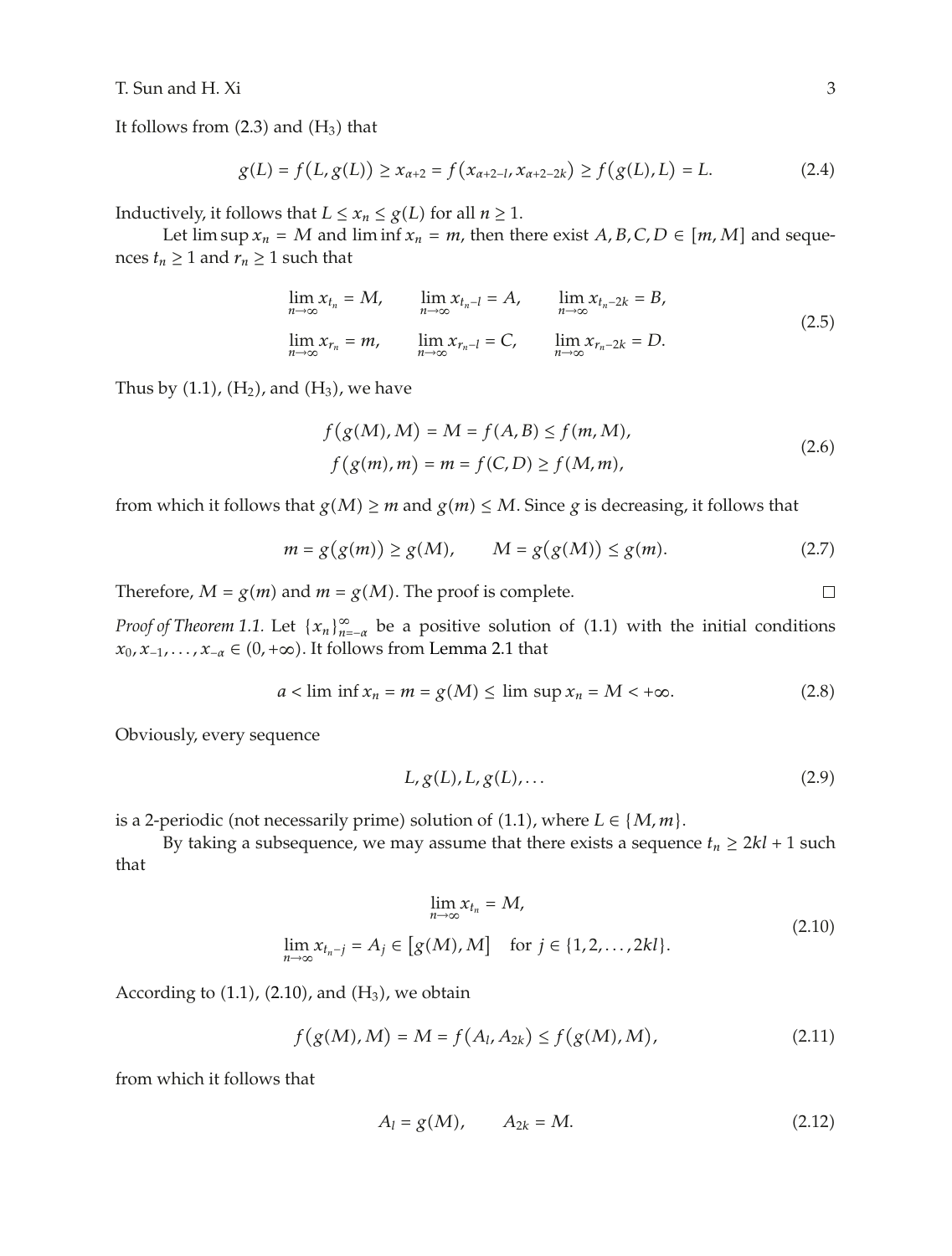In a similar fashion, we can obtain

$$
f(g(M), M) = M = A_{2k} = f(A_{2k+l}, A_{4k}) \le f(g(M), M),
$$
  

$$
f(M, g(M)) = g(M) = A_l = f(A_{2l}, A_{l+2k}) \ge f(M, g(M)),
$$
\n(2.13)

from which it follows that

$$
A_{4k} = A_{2k} = A_{2l} = M, \qquad A_{2k+l} = A_l = g(M). \tag{2.14}
$$

Inductively, we have

$$
A_{j2k} = M \text{ for } j \in \{1, 2, ..., l\},
$$
  
\n
$$
A_{jl} = g(M) \text{ for } j \in \{1, 3, ..., 2k - 1\},
$$
  
\n
$$
A_{jl} = M \text{ for } j \in \{0, 2, ..., 2k\},
$$
  
\n
$$
A_{jl+r2k} = A_{jl} \text{ for } j \in \{0, 1, ..., 2k\}, r \in \{0, 1, ..., l\}, jl + r2k \le 2kl.
$$
  
\n(2.15)

For every *r* ∈ {0*,* 1*,* 2*,* 3*,...,* 2*k* − 1}*,* there exist  $j_r$  ∈ {0*,* 1*,* 2*,* 3*,...,* 2*k* − 1} and  $p_r$  ∈ {0*,* <sup>1</sup>*,...,l* <sup>−</sup> <sup>1</sup>} such that *jr <sup>l</sup>* <sup>2</sup>*kpr <sup>r</sup>*, from which, with 2.15, it follows that

$$
A_{2k(l-1)+r} = A_{j_{r}l} = \begin{cases} M & \text{for } r \in \{0, 2, 4, ..., 2k-2\}, \\ g(M) & \text{for } r \in \{1, 3, ..., 2k-1\}, \end{cases}
$$
(2.16)  

$$
\lim_{n \to \infty} x_{t_{n}-2k(l-1)-j} = M \text{ for } j \in \{0, 2, ..., 2k\},
$$

$$
\lim_{n \to \infty} x_{t_{n}-2k(l-1)-j} = g(M) \text{ for } j \in \{1, 3, ..., 2k-1\}.
$$
(2.17)

In view of (2.17), for any  $0 < \varepsilon < M - a$ , there exists some  $t_\beta \geq 4kl$  such that

$$
M - \varepsilon < x_{t_{\beta} - 2k(l-1) - j} < M + \varepsilon \quad \text{if } j \in \{0, 2, \dots, 2k\},
$$
\n
$$
g(M + \varepsilon) < x_{t_{\beta} - 2k(l-1) - j} < g(M - \varepsilon) \quad \text{if } j \in \{1, 3, \dots, 2k - 1\}.
$$
\n
$$
(2.18)
$$

By  $(1.1)$  and  $(2.18)$ , we have

$$
x_{t_{\beta}-2k(l-1)+1} = f(x_{t_{\beta}-2k(l-1)-l+1}, x_{t_{\beta}-2kl+1}) < f(M-\varepsilon, g(M-\varepsilon)) = g(M-\varepsilon). \tag{2.19}
$$

Also (1.1), (2.18), and (2.19) imply that

$$
x_{t_{\beta}-2k(l-1)+2} = f(x_{t_{\beta}-2k(l-1)-l+2}, x_{t_{\beta}-2kl+2}) > f(g(M-\varepsilon), M-\varepsilon) = M-\varepsilon.
$$
 (2.20)

Inductively, it follows that

$$
x_{t_{\beta}-2k(l-1)+2n} > M - \varepsilon \quad \forall n \ge 0,
$$
  
\n
$$
x_{t_{\beta}-2k(l-1)+2n+1} < g(M - \varepsilon) \quad \forall n \ge 0.
$$
\n(2.21)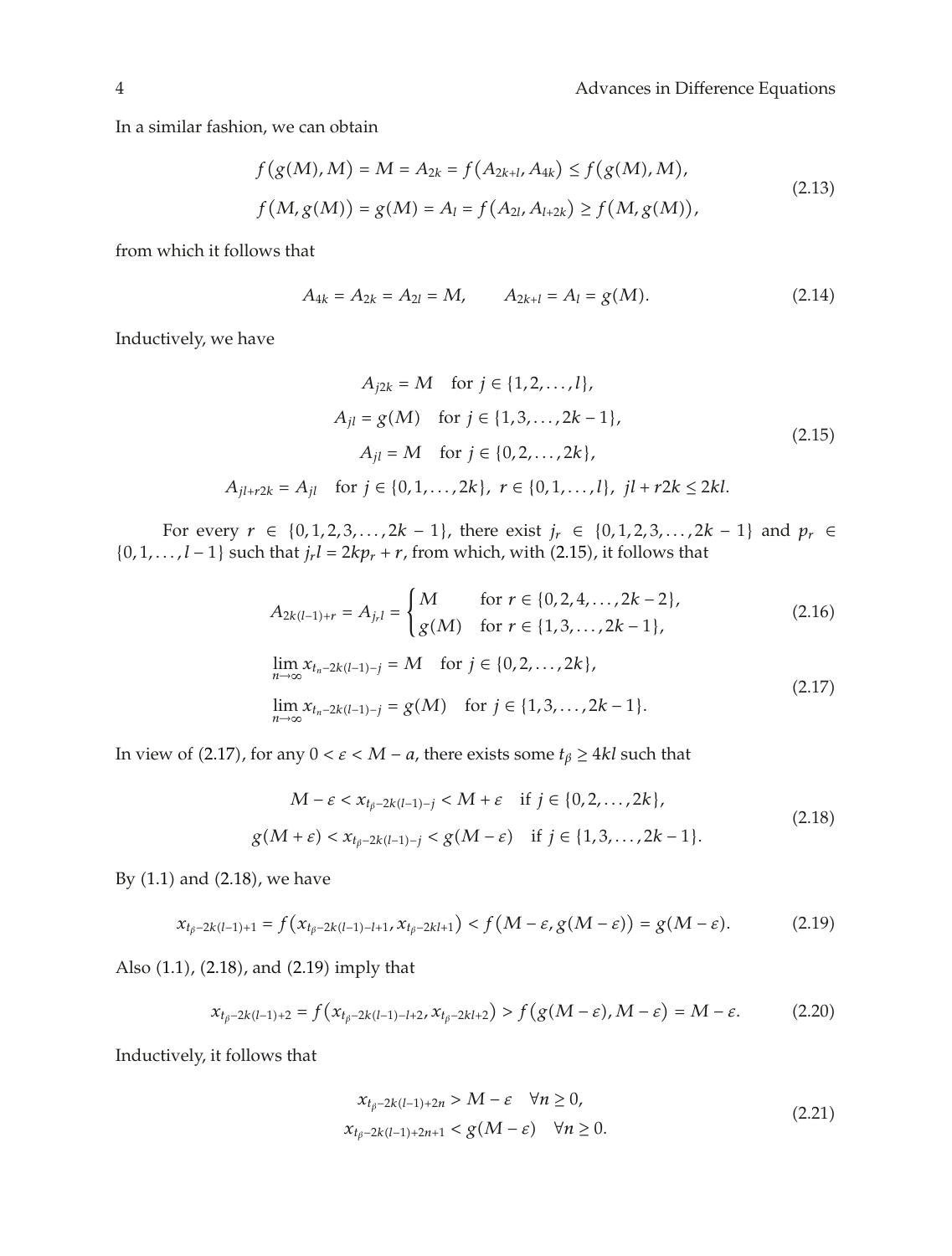T. Sun and H. Xi 5

Therefore,

$$
\lim_{n \to \infty} x_{2n} = M, \qquad \lim_{n \to \infty} x_{2n+1} = g(M)
$$
\n(2.22)

or

$$
\lim_{n \to \infty} x_{2n} = g(M), \qquad \lim_{n \to \infty} x_{2n+1} = M. \tag{2.23}
$$

The proof is complete.

*Remark 2.2.* (1) The proofs of Lemma 2.1 and Theorem 1.1 draw on ideas from the proofs of Theorems 2.1 and 2.2 in  $[6]$ .

2 Consider the nonlinear difference equation

$$
x_{n+1} = f(x_{n-ls+1}, x_{n-2ks+1}), \quad n = 0, 1, ..., \tag{2.24}
$$

where *s*, *k*, *l* ∈ {1,2,...} with  $2k \neq l$  and gcd  $(2k, l) = 1$ , the initial values  $x_{-\alpha}, x_{-\alpha+1}, \ldots, x_0$  ∈  $(0, +\infty)$  with  $\alpha = \max\{l s - 1, 2k s - 1\}$ , and  $f$  satisfies  $(H_1)$ – $(H_3)$ . Let  $y_{n+1}^i = x_{n s + i+1}$  for every  $0 \le i \le s - 1$  and  $n = 0, 1, 2$  then  $(2, 24)$  reduces to the equation <sup>0</sup> <sup>≤</sup> *i* <sup>≤</sup> *s* <sup>−</sup> 1 and *n* <sup>0</sup>*,* <sup>1</sup>*,* <sup>2</sup>*,...* , then 2.24 reduces to the equation

$$
y_{n+1}^i = f(y_{n-l+1}^i, y_{n-2k+1}^i), \quad 0 \le i \le s-1, \ n = 0, 1, 2, .... \tag{2.25}
$$

It follows from Theorem 1.1 that for any 0 <sup>≤</sup> *i* <sup>≤</sup> *s* <sup>−</sup> 1, every positive solution of the equation  $y_{n+1} = f(y_{n-l+1}, y)$  $n_{n+1}^i = f(y_{n-l+1}^i, y_{n-2k+1}^i)$  converges to (not necessarily prime) a 2-periodic solution. Thus every<br>ositive solution of (2.24) converges to (not necessarily prime) a 2s-periodic solution positive solution of (2.24) converges to (not necessarily prime) a 2*s*-periodic solution.

### **3. Examples**

To illustrate the applicability of Theorem 1.1, we present the following examples.

*Example 3.1.* Consider the equation

$$
x_{n+1} = \frac{p + \sum_{i=1}^{m+1} x_{n-2k+1}^i}{\sum_{i=0}^m x_{n-2k+1}^i + x_{n-l+1}}, \quad n = 0, 1, ..., \tag{3.1}
$$

where  $m, k, l$  ∈ {1, 2, ...} with  $2k \neq l$  and gcd  $(2k, l) = 1$  and the initial values  $x_{-α}, x_{-α+1}, \ldots$ , *x*<sub>0</sub> ∈ (0, +∞) with *α* = max {*l* − 1, 2*k* − 1}, 0 < *p* ≤ 1. Let *E* = [0, +∞) and

$$
f(x,y) = \frac{p + \sum_{i=1}^{m+1} y^i}{\sum_{i=0}^{m} y^i + x} \quad (x \ge 0, \ y \ge 0), \qquad g(x) = \frac{p}{x} \quad (x > 0). \tag{3.2}
$$

 $\Box$